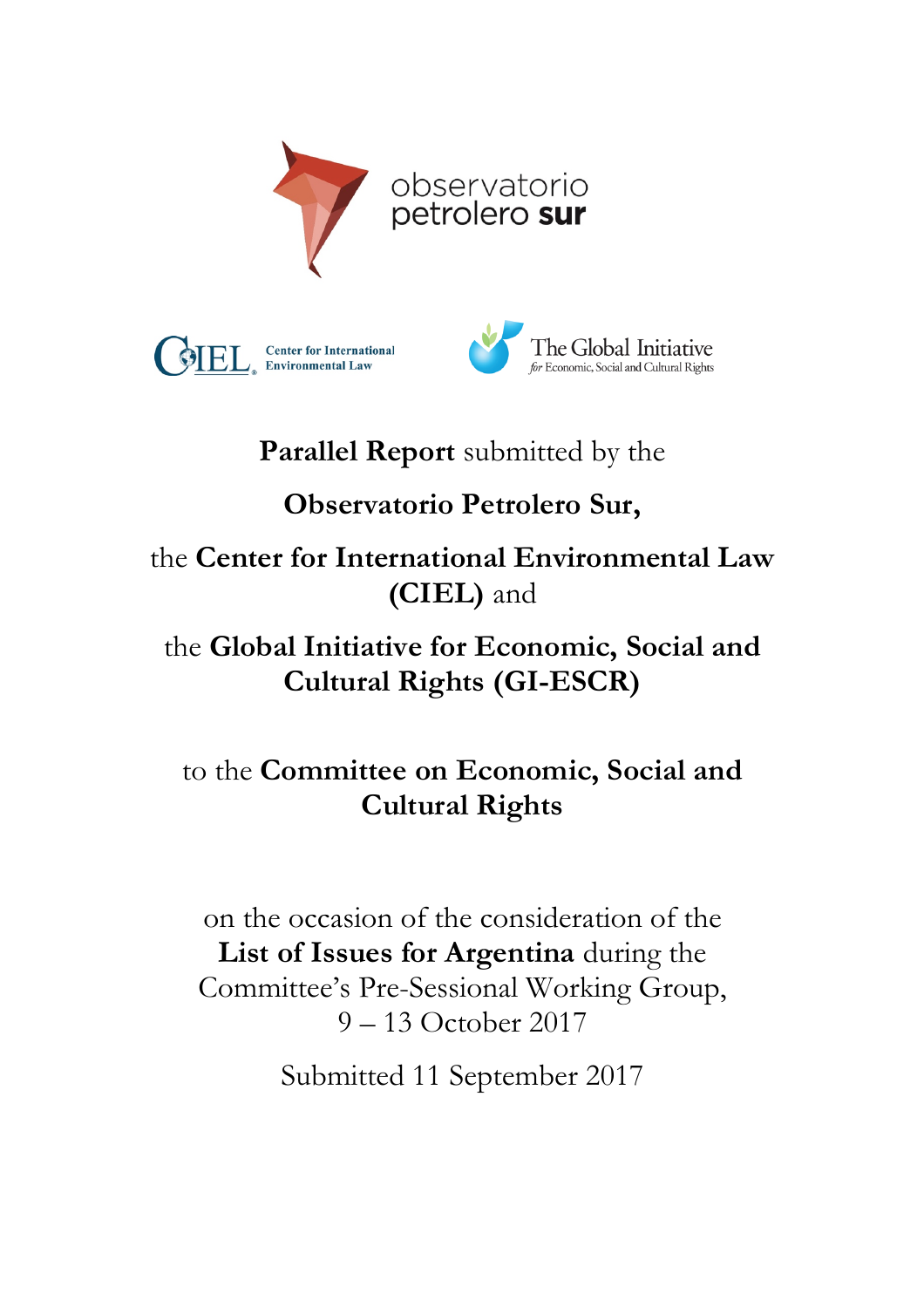## **1. Submitting organisations**

This Parallel Report is submitted to the Committee on Economic, Social and Cultural Rights by the following organisations:

### **Observatorio Petrolero Sur (OPSur)**

Through research, advocacy and training OPSur seeks to strengthen democratic and fair pathways for energy and development. Under a rights-based approach, it has been working to raise awareness of Vaca Muerta developments since 2011.

#### **The Center for International Environmental Law (CIEL)**

Since 1989, the Center for International Environmental Law (CIEL) has used the power of law to protect the environment, promote human rights, and ensure a just and sustainable society.

### **Global Initiative for Economic, Social and Cultural Rights (GI-ESCR)**

GIESCR is an international non-governmental human rights organization which seeks to advance the realization of economic, social and cultural rights throughout the world, tackling the endemic problem of global poverty through a human rights lens.

This report is endorsed by **53 organisations** operating in Argentina or Latin America – see the full list of these endorsements in the annex to this report.

## **2. Introduction**

The adverse impacts of climate change constitute one of the most significant global threats for the enjoyment of human rights – especially the rights protected under the Covenant on Economic, Social and Cultural Rights. The magnitude of these impacts will keep increasing as temperatures continue to rise – governments must therefore ensure that they reduce emissions of greenhouse gases in a manner that prevents the most dangerous levels of temperature increase and avoids the very serious threats to economic, social and cultural rights. Such emissions reductions can only be achieved if emissions from fossil fuel consumption are significantly reduced and if the majority of oil, gas and coal reserves and resources remain unexploited.<sup>1</sup>

Argentina ratified the Paris Agreement on 21 September 2016 and submitted a revised National Determined Contributions (NDC) laying out the commitments of the country under the Paris Agreement with regards to mitigation and adaption policies up to 2030. <sup>2</sup> However, Argentina's NDC commitment fails to address the very substantial greenhouse gas emissions associated with its planned extraction of 'unconventional

<sup>&</sup>lt;sup>1</sup> See McGlade, C., & Ekins, P. (2015). The geographical distribution of fossil fuels unused when limiting global warming to 2 [deg] C. *Nature*, *<sup>517</sup>*(7533), 187-190. <sup>2</sup>

http://www4.unfccc.int/ndcregistry/PublishedDocuments/Argentina%20First/Traducci%C3%B3n%20 NDC\_Argentina.pdf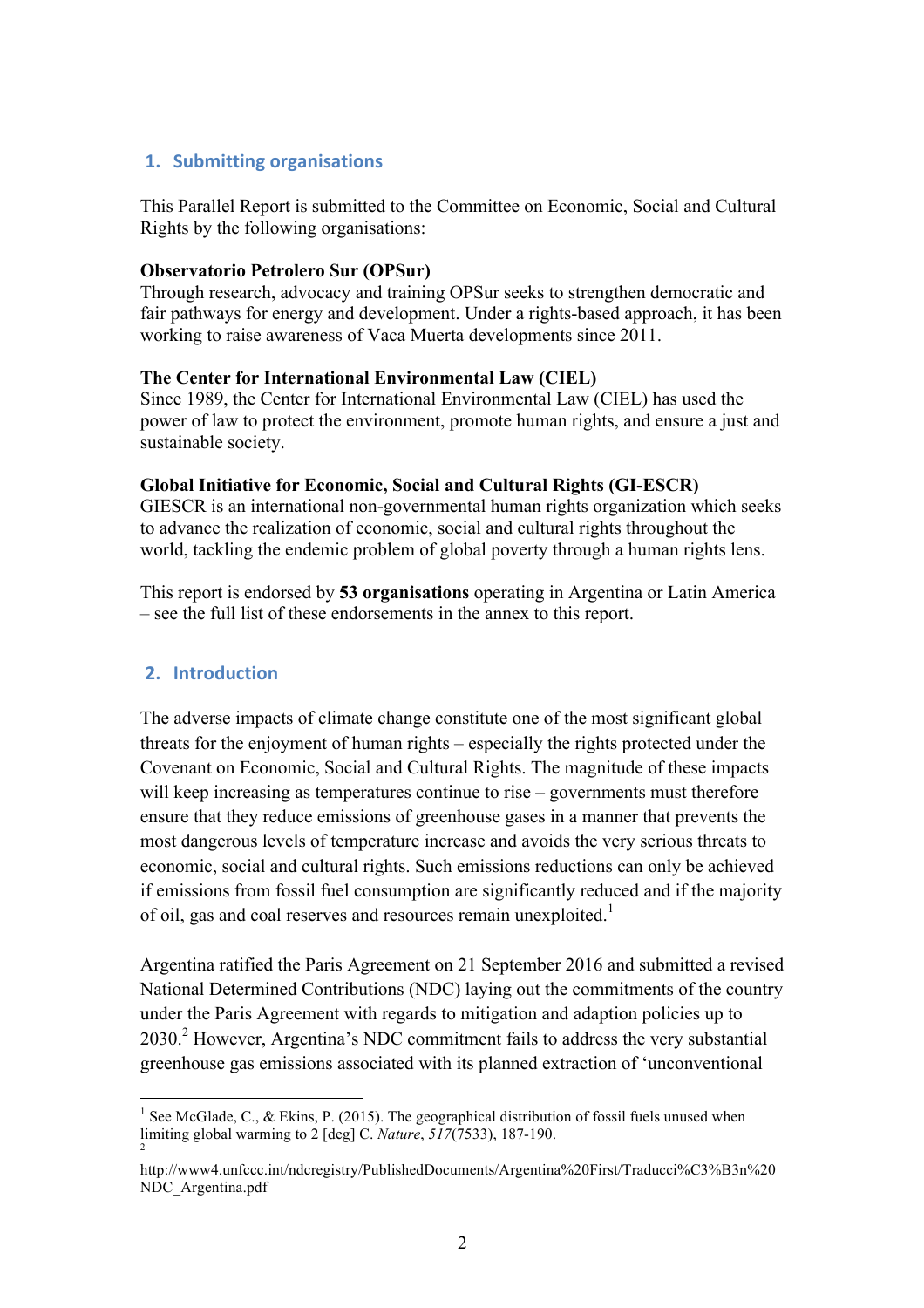fossil fuels'. This is of particular concern given the objective of the Argentinian government to exploit unconventional fossil fuels in the coming years – in particular in the Vaca Muerta and other geologic formations in Neuquén Basin.

The Vaca Muerta formation covers about 30,000 km² in the north of Patagonia (Argentina). It contains major deposits of shale gas and shale oil. Shale gas and shale oil are specific types of fossil fuels that are found in shale formations. Together they are described as 'unconventional fossil fuels'. These fossil fuels can only be extracted through specific processes involving hydraulic fracturing (also known as 'fracking'), which usually involves horizontal drilling. The presence of fossil fuels in the Vaca Muerta formation was first discovered in 2010. The Vaca Muerta shale gas and shale oil resources represent around 50 billion tons of  $CO<sub>2</sub>$  currently locked in the ground that would be released into the atmosphere if the formation were fully exploited.

The Argentinean government has made the development of the Vaca Muerta formation an issue of national priority – both through incentives to international oil firms willing to exploit this resource and through Yacimientos Petrolíferos Fiscales (YPF) – a national Argentinian oil company majority owned by the State.

Since 2013, major contracts have been signed. Many of the largest international fossil fuel companies have expressed interest in investing several billions of USD to exploit the formation over the coming years – with many key contracts being signed between February and July of 2017. On January  $10^{th}$ , 2017 the national government announced an agreement with oil companies, unions and the relevant provincial government to provide a favorable environment for extraction projects in the region.<sup>3</sup>

**This report highlights human rights concerns associated with the extraction of fossil fuels in the Vaca Muerta formation, in relation to:**

- **a. the impact of these developments on climate change and consequently on ICESCR rights such as the rights to water, housing, food, health and cultural rights; and**
- **b. violations of the rights to health, water, food and cultural rights, of local communities and indigenous peoples who are adversely impacted by the unconventional fossil fuel extraction activities on and near their lands, the lack of consultation with affected communities and failure to obtain indigenous peoples' free, prior and informed consent.**
- **3. Climate Change and the Rights Protected under the Covenant on Economic, Social and Cultural Rights**

 <sup>3</sup> http://www.lanacion.com.ar/1974553-macri-anuncio-el-plan-de-explotacion-de-vaca-muerta-esto-vaa-ser-una-revolucion-del-trabajo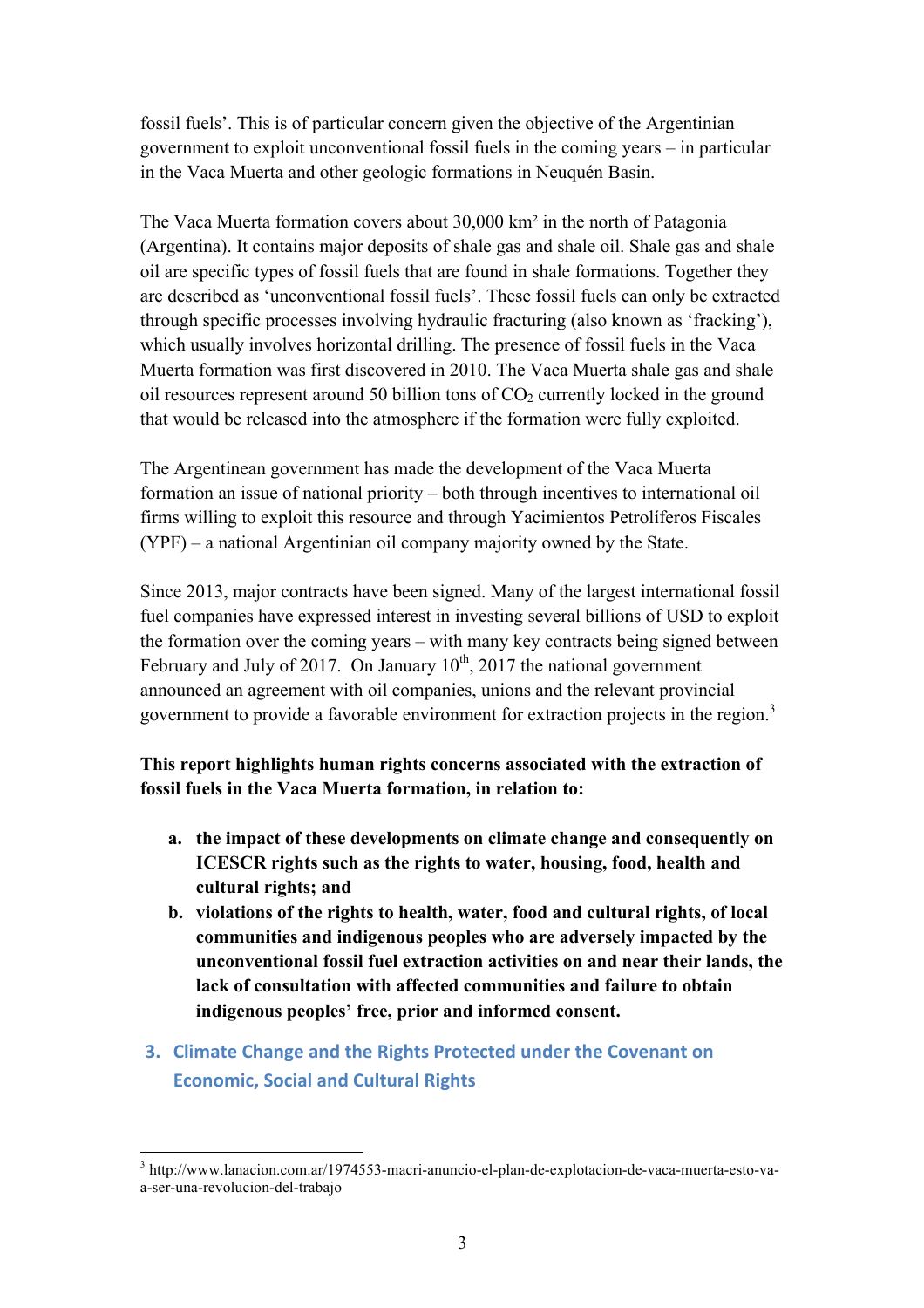It is clear that the consequences of climate change will have significant adverse impacts on the rights protected by the Covenant on Economic, Social and Cultural Rights. For instance, the Human Rights Council's Analytical Study on the Relationship between Climate Change and the Human Right of Everyone to the Enjoyment of the Highest Attainable Standard of Physical and Mental Health recalls that according to the World Health Organisation, projected increases in average seasonal temperatures and the frequency and intensity of heat waves will contribute to an increase in heat-related deaths among people aged over  $65$  years.<sup>4</sup> The study goes on to note that compared to a future without climate change, this is projected to result in nearly 38,000 additional deaths per year as of 2030 and nearly 100,000 additional deaths per year as of 2050 and that the largest impacts will be felt in South-East Asia.<sup>5</sup>

Similarly, climate change affects nutrition through changes in crop yields, loss of livelihood, increase in poverty, and reduced access to food, water and sanitation.<sup>6</sup> Disrupted supplies of water and high temperatures stress crops and promote algal blooms in reservoirs while rising ocean acidification affects fisheries. Consequently, climate change will detrimentally impact the rights to health, food, water and sanitation. Indeed, according to the World Bank, a 2ºC increase in average global temperature would put between 100 million and 400 million more persons at risk of hunger and could result in over 3 million additional deaths from malnutrition each year.<sup>7</sup> The WHO estimates approximately 95,000 additional deaths per year on account of under nutrition of children aged five years or less by  $2030$ .<sup>8</sup>

Climate change also has severe consequences on the right to housing. Both extreme weather events and slow-onset events including sea level rise impact human settlements in both rural and urban areas. These adverse impacts impair the ability of many – and in particular those already in vulnerable situations - to exercise their right to adequate housing.<sup>9</sup> This threat is exacerbated by the fact that many global risks of climate change are concentrated in urban and coastal areas where there is a higher density of human settlements.<sup>10</sup>

 <sup>4</sup> Human Rights Council, '*Analytical study on the relationship between climate change and the human right to everyone to the enjoyment of the highest attainable standard of physical and mental health'*, UN Doc. A/HRC/32/23 (6 may 2016) at para. 1

 $<sup>5</sup>$  Human Rights Council, Analytical study on the relationship between climate change and the human</sup> right to everyone to the enjoyment of the highest attainable standard of physical and mental health, UN Doc. A/HRC/32/23 (6 May 2016).<br><sup>6</sup> Id. para 20.

<sup>&</sup>lt;sup>7</sup> World Bank, *World Development Report 2010*, pp. 4-5.<br><sup>8</sup> World Health Organization, *Quantitative Risk Assessment*; see also Human Rights Council, Analytical study on the relationship between climate change and the human right to everyone to the enjoyment of the highest attainable standard of physical and mental health, UN Doc. A/HRC/32/23 (6 May 2016) at para. 20.<br><sup>9</sup> Raquel Rolnik, *Report of the Special Rapporteur on adequate housing as a component of the right to* 

an adequate standard of living, and on the right to non-discrimination in this context, A/64/255, 64<sup>th</sup> August 2009.

<sup>&</sup>lt;sup>10</sup> IPCC WG2, 2014: Summary for policymakers. In: Climate Change 2014: Impacts, Adaptation, and Vulnerability. [Field, C.Bet al. (eds.)]. Cambridge University Press, Cambridge, United Kingdom and New York, NY, USA, pp. 1-32.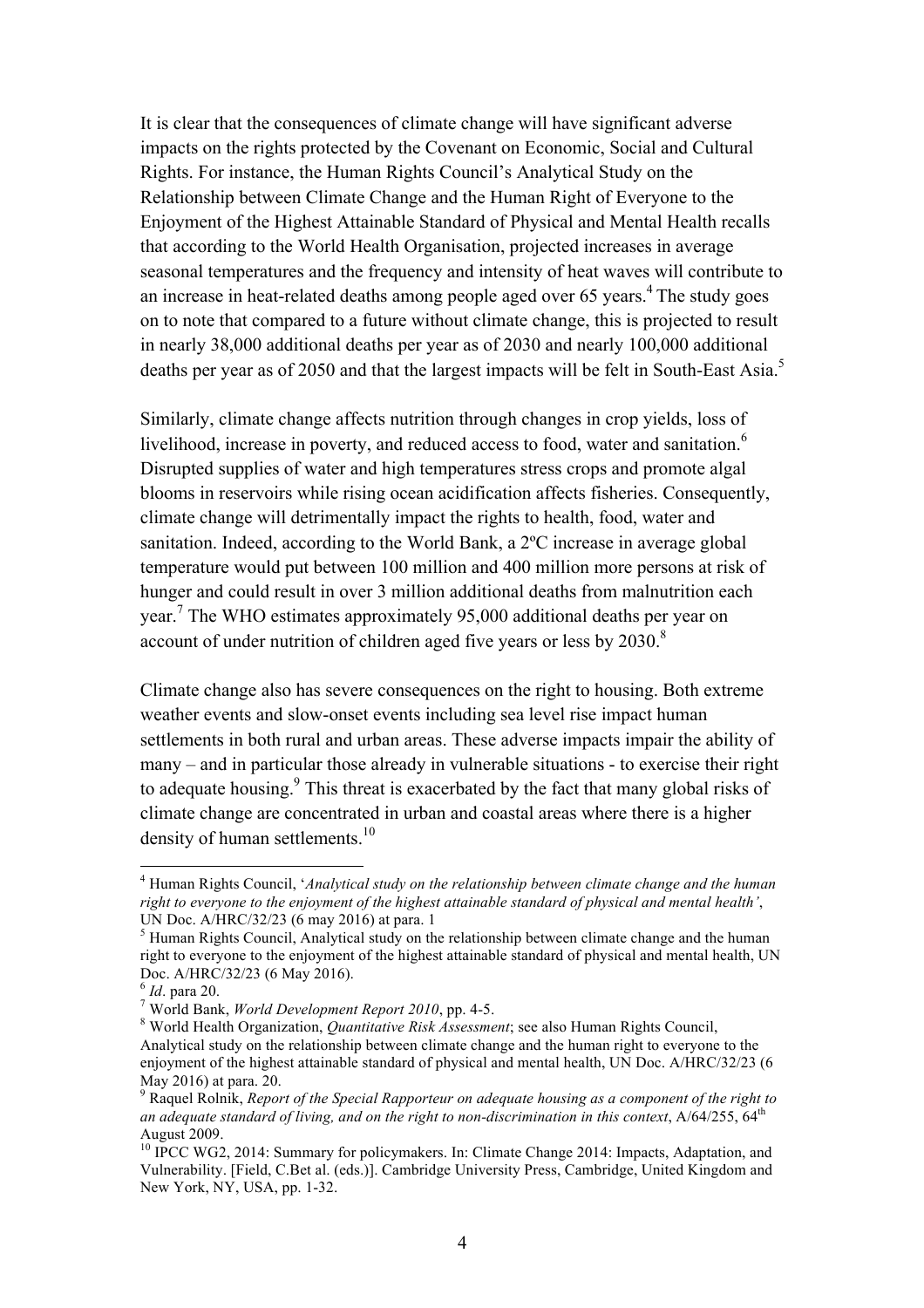As climate change negatively impacts Covenant rights, these impacts trigger obligations and responsibility among all duty bearers.<sup>11</sup> According to the Human Rights Council's Analytical Study, States must limit anthropogenic emissions of greenhouse gases, including through regulatory measures, in order to prevent to the greatest extent possible current and future negative human rights impacts of climate change.<sup>12</sup> Critically, it is not enough to focus on ensuring that action against climate change respects human rights. A rights-based approach requires States to take affirmative action to respect, protect, promote and fulfil all human rights for all persons. Failure to prevent foreseeable human rights harm caused by climate change, or at the very least to mobilize maximum available resources in an effort to do so, constitutes a breach of this obligation.<sup>13</sup>

The Committee on Economic, Social and Cultural Rights has recognised these risks and the consequential State obligations and has urged States to take measures to mitigate and adapt to climate change<sup>14</sup>, including in relation to fossil fuel extraction<sup>15</sup>. In addition, the Committee has recognised State obligations to protect indigenous peoples and communities living on or near land used for fossil fuel extraction activities, from violations of their Covenant rights.<sup>16</sup>

#### *The Paris Agreement*

Through the Paris Agreement, governments have committed to reduce temperatures 'well below 2ºC' and to pursue efforts to keep the increase of temperatures below  $1.5^{\circ}$ C.<sup>17</sup> In a joint report to the UN Climate Change process, several UN Special Rapporteurs to the Human Rights Council have highlighted that the increase of temperatures that is already felt now is impacting adversely human rights and that an increase of temperatures to 2ºC above preindustrial levels would make it correspondingly more difficult for States to fulfill their obligations under international law to respect, protect and promote human rights.<sup>18</sup> Consequently, human rights legal obligations require that States take actions to mitigate the causes of climate change so as to maintain the increase of temperatures to a maximum of 1.5ºC of warming.

 $11$  Human Rights Council, Analytical study on the relationship between climate change and the human right to everyone to the enjoyment of the highest attainable standard of physical and mental health, UN Doc. A/HRC/32/23 (6 May 2016) at para 32.

<sup>&</sup>lt;sup>12</sup> Human Rights Council, Analytical study on the relationship between climate change and the human right to everyone to the enjoyment of the highest attainable standard of physical and mental health, UN Doc. A/HRC/32/23 (6 May 2016)<br><sup>13</sup> Id. at para 48.

<sup>&</sup>lt;sup>14</sup> E/C.12/AUS/CO/4 (CESCR, 2009)<br><sup>15</sup> E/C.12/AUS/CO/5 (CESCR, 2017), paragraph 12.<br><sup>16</sup> E/C.12/AUS/CO/5 (CESCR, 2017); E/C.12/FIN/CO/6 (CESCR, 2014); E/C.12/CAN/CO/6 (CESCR,  $2016$ )<br><sup>17</sup> Paris Agreement, Article 2.1.a

<sup>&</sup>lt;sup>18</sup> The Effects of Climate Change on the Full Enjoyment of Human Rights, Joint paper by five mandate holders of the HRC (2015), available at

http://www4.unfccc.int/Submissions/Lists/OSPSubmissionUpload/202\_109\_130758775867568762-CVF%20submission%20Annex%201\_Human%20Rights.pdf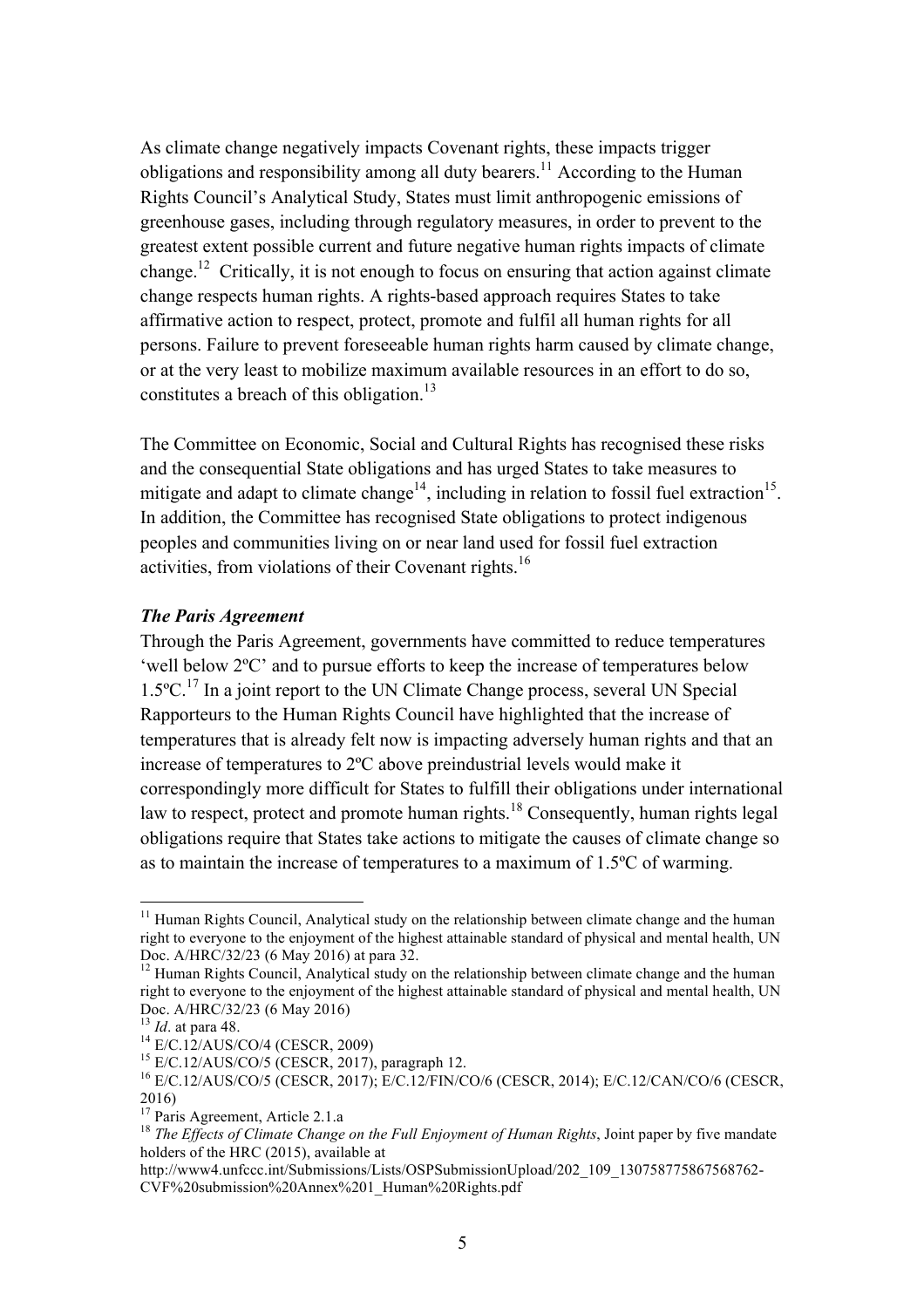## *The 'Carbon Budget'*

The 5<sup>th</sup> Assessment Report released by the Intergovernmental Panel on Climate Change (IPCC) in 2014 emphasised that the stabilization of temperatures in the atmosphere can only be achieved if cumulative emissions of greenhouse gases do not exceed a limited "carbon budget". The IPCC suggests that securing a carbon budget of 1000 Gt CO<sub>2</sub> for cumulative emissions after 2011 is compatible with a  $66\%$ likelihood of keeping the temperatures increase below  $2^{\circ}$ C while a 400 Gt CO<sub>2</sub> is compatible with a 66% likelihood of maintaining the temperature increase below  $1.5^{\circ}C^{19}$ 

Given that current known fossil fuels reserves<sup>20</sup> contain an amount of carbon far in excess of this budget, States can only prevent dangerous climate change if they take action to prevent the extraction of the majority of those fossil fuel reserves. A 2015 estimate suggested that globally, a third of oil reserves, half of gas reserves and over 80 per cent of current coal reserves should remain unused from 2010 to 2050 in order to secure at least a 50 likelihood of preventing an increase of temperatures above  $2^{\circ}$ C.<sup>21</sup> Such a result can only be achieved if reserves that are not yet exploited are not the subject of development – particularly in relation to unconventional reserves such as shale gas and shale oil that require a comparatively higher investment and the life cycle of which generates more emissions of greenhouse gases than conventional resources.22

## **4. Extraction of fossil fuels in the Vaca Muerta formation and climate impacts**

The United States Energy Information Agency ranks the volume of Argentina's shale gas and shale oil resources respectively in the second place (with about 10% of global unproven shale gas reserves) and fourth place (with about 5% of global unproven shale oil reserves) on the global scale.<sup>23</sup>

<sup>&</sup>lt;sup>19</sup> See table 2.2 contained in the Synthesis Report of the IPCC  $5<sup>th</sup>$  Assessment Report, (2014) https://www.ipcc.ch/pdf/assessment-

report/ar5/syr/AR5\_SYR\_FINAL\_All\_Topics.pdf page 64

 $20$  'Reserves' are oil, gas and coal resources that could be exploited under current economic conditions and have a specific probability of being produced in the absence of specific policies.

<sup>&</sup>lt;sup>21</sup> The geographical distribution of fossil fuels unused when limiting global warming to 2ºC, see McGlade, C., & Ekins, P. (2015). "The geographical distribution of fossil fuels unused when limiting global warming to 2 [deg] C." *Nature*, *517*(7533), 187- 190.<br><sup>22</sup> Howarth, Robert W. "Methane emissions and climatic warming risk from hydraulic

fracturing and shale gas development: implications for policy." *Energy and Emission Control Technologies* 3 (2015): 45-54.

<sup>23</sup> https://www.eia.gov/analysis/studies/worldshalegas/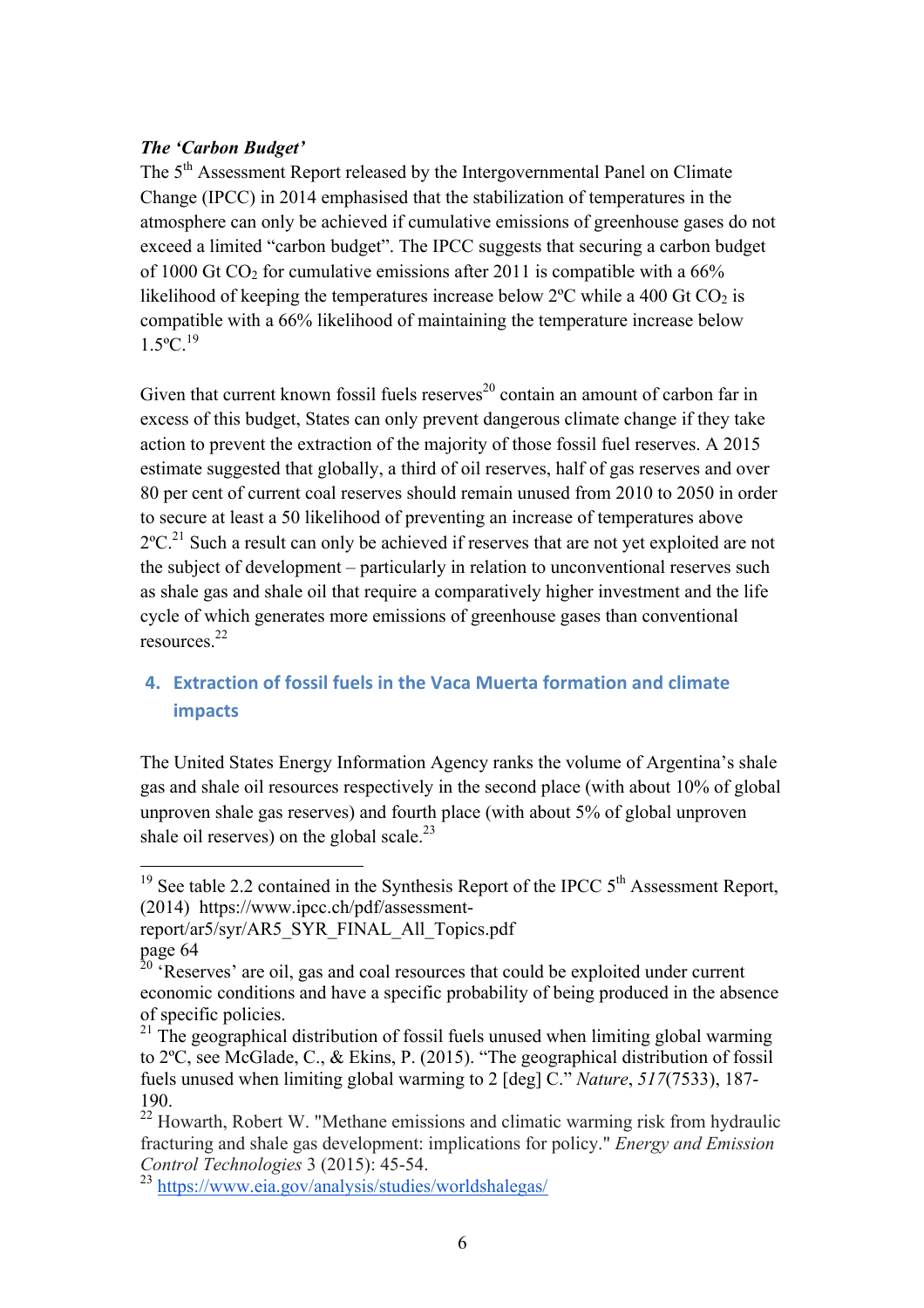The total estimated resources contained in the Vaca Muerta formation reach 583 trillion cubic feet of gas and 19.9 billion barrels of oil (respectively 801.5 trillion cubic feet of gas and 27 billion barrels of oil for the overall unconventional resources for all of Argentina). They represent around 50 billion tons of  $CO<sub>2</sub>$  currently **locked in the ground that would be released into the atmosphere if the Vaca Muerta formation were fully exploited.** These emissions are equivalent to almost 1.5 times the annual  $CO<sub>2</sub>$  emissions from the energy sector globally.

**The Vaca Muerta gas and oil reserves contain the equivalent of 7% of the remaining global carbon budget, for a 66% likelihood of preventing more than 2**º**C warming.** It is equivalent to 25% of the global carbon budget, for a 66% likelihood of maintaining the increase of temperatures to 1.5ºC.

**The extraction of fossil fuels in the Vaca Muerta formation would contribute significantly to the global increase of emissions** and would reduce the likelihood that global fossil fuel emissions remain within the carbon budgets suggested by scientists to avoid the most severe climate impacts.

**The development of reserves such as Vaca Muerta is consequently inconsistent with the Argentina's obligations to respect, protect and fulfil the human rights protected under the Covenant**. Therefore, to the extent that Argentina's energy policies continue to support fossil fuel extraction, they are inconsistent with tackling climate change and with the protection of ICESCR rights.

## **5. Extraction of fossil fuels in the Vaca Muerta formation and adverse** impacts for the rights of local communities and indigenous peoples

In addition to the dangerous impact that the exploitation of Vaca Muerta would have for the climate and consequently for economic, social and cultural rights everywhere, recent developments related to the extraction of fossil fuels in the north of Patagonia have led to violations of the rights of local communities and indigenous peoples.

In Neuquén province, local communities and indigenous peoples have suffered repeated infringements of their rights over the past years – including of their procedural rights. Confidentiality agreements imposed by oil developers prevent local communities from accessing environmental information. Peaceful protests against the fossil fuel extraction activities on or close to their lands have also at times been met with unjustified violence such as during demonstrations held by campesinos,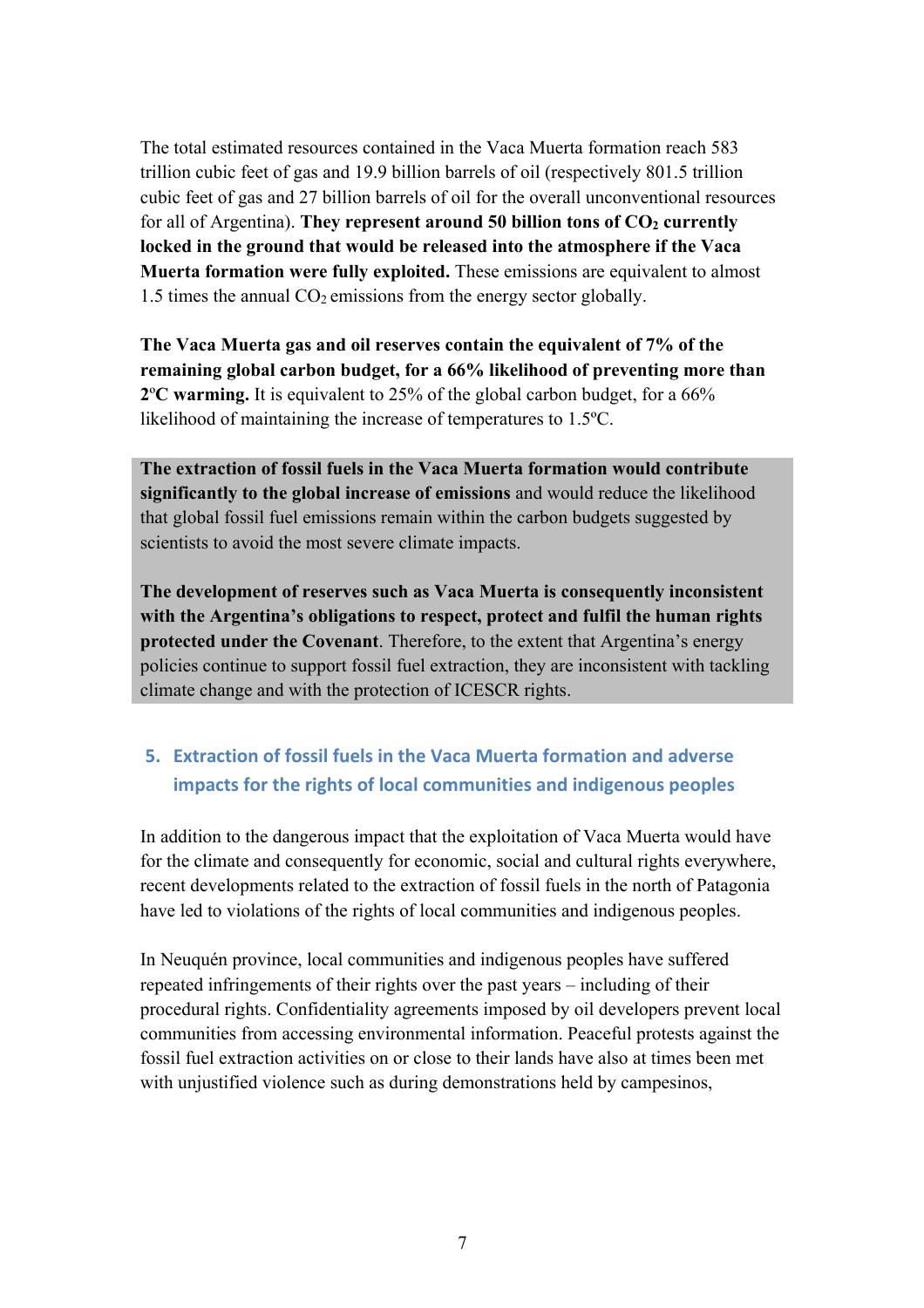indigenous Mapuche and local communities in  $2013.<sup>24</sup>$  Also protests by Mapuche communities have led to the use of federal forces on their territories.<sup>25</sup>

The development of the oil and gas industry in Vaca Muerta has proceeded on the basis of repeated violations of the right to Free, Prior and Informed Consent (FPIC) of indigenous peoples – a right that is guaranteed under the UN Declaration on the Rights of Indigenous Peoples and under the ILO Convention 169, ratified by Argentina in 2000. The failure to respect the FPIC of indigenous peoples on whose lands infrastructure is being established has led to a conflict with many indigenous communities – for instance with the indigenous Mapuche community of Campo Maripe.<sup>26</sup> For instance, a new operating plan attracting investments in Vaca Muerta was agreed between the government of the province of Neuquén, oil unions and companies in the sector in 2016, but without indigenous participation.<sup>27</sup>

Oil and gas extraction in the Neuquén and Río Negro provinces have also led to serious concerns about failure to protect the right to health of local communities and to prevent environmental degradation. In his 2012 report on the situation of indigenous peoples in Argentina, the UN Special Rapporteur on the rights of indigenous peoples noted specific issues related to environmental pollution resulting from the oil and gas industry in the Neuquén Province.<sup>28</sup> This pollution has had significant adverse impact on the rights to water, housing, health and culture of the local communities and indigenous peoples. For instance, two radioactive spills occurred in wells in 201429 and 240,000 litres of contaminated water was spilled in  $2016^{30}$ 

The scale of the plans to increase hydraulic fracturing in the region raises additional concerns given the environmental and sanitary risks associated with this technology. The adverse effects associated with fracking have led national and local governments around the world to ban the use of this technology. $31$ 

## **Impacts of fracking on human rights**

The technologies and processes used to extract unconventional gas and oil through

<sup>&</sup>lt;sup>24</sup> https://www.pagina12.com.ar/diario/ultimas/20-227770-2013-08-28.html<br><sup>25</sup> https://www.pagina12.com.ar/45911-otro-apriete-de-gendarmeria-en-territorio-mapuche<br><sup>26</sup> A/HRC/33/NGO/62<br><sup>27</sup> http://www.lanacion.com.ar/19745

<sup>&</sup>lt;sup>28</sup> A/HRC/21/47/Add.2, 43(2)<br><sup>29</sup> http://www.rionegro.com.ar/sociedad/pierden-otra-pastilla-radiactiva-en-un-pozo-petrolero-IORN\_3080637

<sup>30</sup> http://www.rionegro.com.ar/sociedad/multan-a-ypf-por-el-derrame-de-agua-salada-e-hidrocarburosen-allen-AD2858460<br><sup>31</sup> Currently, four countries (France, Bulgaria, Ireland, and Germany), two States in the U.S. (New

York, Maryland), one province in Argentina (Entre Ríos) and numerous local towns across Latin America (Mexico, Colombia, Brazil, Uruguay, and Argentina) have banned the technique.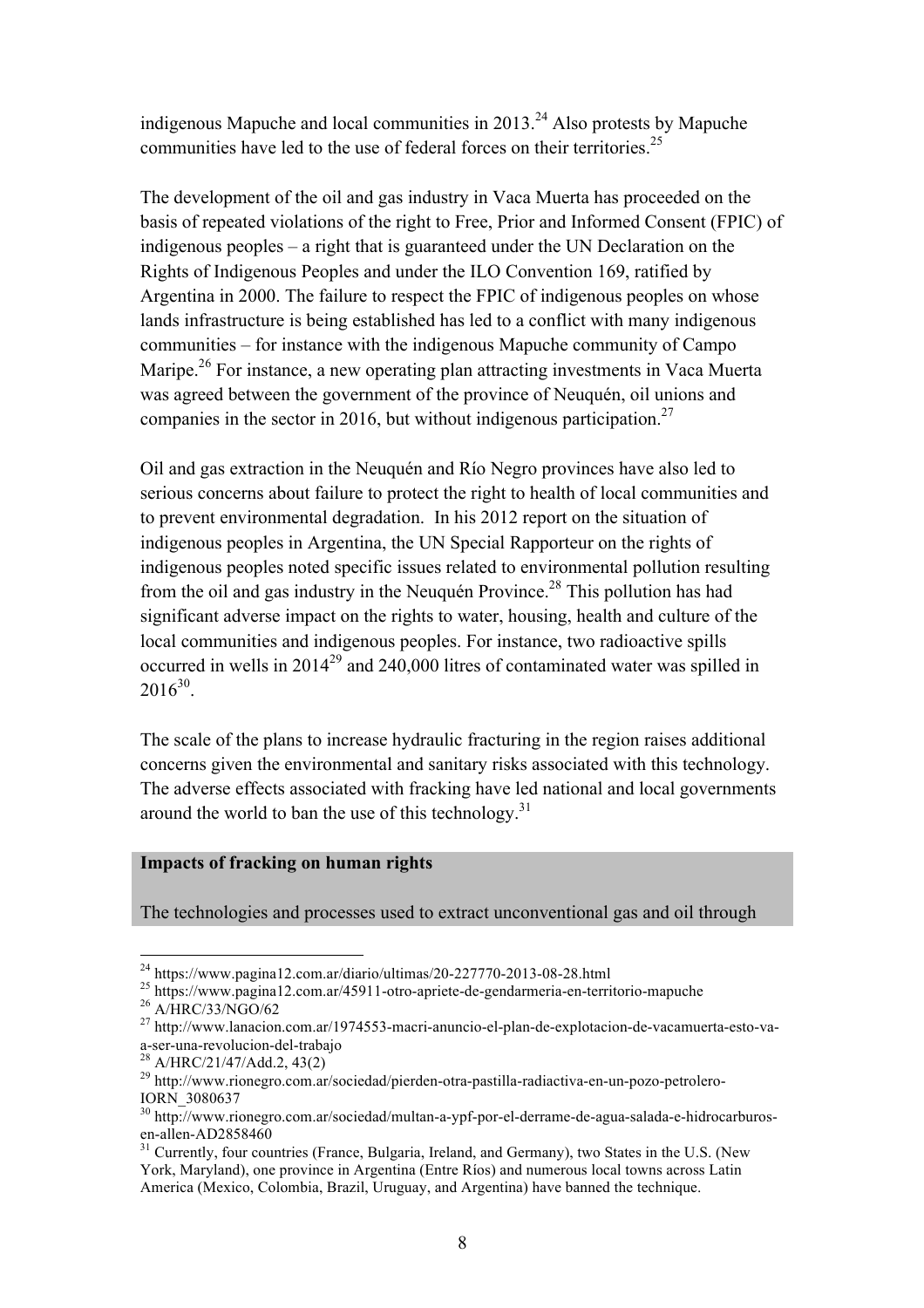hydraulic fracturing, or fracking, present particular risks for local communities and the environment, with particular concerns for the **right to health, the right to life, the right to housing, the right to water, cultural rights and the right to a healthy environment**.

Fracking is a method used to recover gas and oil from shale rock. This process involves the high-pressure injection of a water mixture into the rock in order to allow the fossil fuels to flow out to the head of the well. The mixture includes water, sand and a wide diversity of chemicals.

Fracking has direct impacts on the quantity and quality of water. This process requires very large quantities of freshwater that needs to be diverted from other potential local uses. Additionally, fracking involves a high risk of groundwater contamination by the chemicals mixed with the water injected at high pressures – either through incidents or leakages over time. Regular fracking operations also generate air pollution that has adverse impacts on human health and the integrity of local ecosystems. The fracturing of the rock and the density of wells also leads to uncontrolled earthquakes impacting human settlements and undermining vital infrastructures.

For more information, see '**Extreme energy, 'fracking' and human rights: a new field for human rights impact assessments?'.**<sup>32</sup>

While we have focused this short report on local impacts in the Neuquén and Río Negro Provinces, concerns related to the direct adverse impacts on human rights of developments related to Vaca Muerta expand well beyond the region. Indeed, the exploitation of the formation requires the development of a wide range of infrastructures that are often associated with adverse economic, social, cultural and environmental impacts including waste dumps, sand extraction, pipelines, LNG plants, petrochemicals and refineries, among others.

## **6. Recommended Questions**

Consequently, we urge the Committee on Economic, Social and Cultural Rights to require the government of Argentina to provide additional information relating to the following two parallel sets of issues related to the development of the unconventional fossil fuels located in the Vaca Muerta formation.

**1. Please provide information regarding the compatibility of the extraction of fossil fuels, in particular, unconventional resources in the Vaca Muerta formation, with Argentina's Paris Agreement commitments to mitigate** 

<sup>&</sup>lt;sup>32</sup> Short, D., Elliot, J., Norder, K., Lloyd-Davies, E., & Morley, J. (2015). Extreme energy, 'fracking' and human rights: a new field for human rights impact assessments? *The International Journal of Human Rights,* 19(6), 697-736.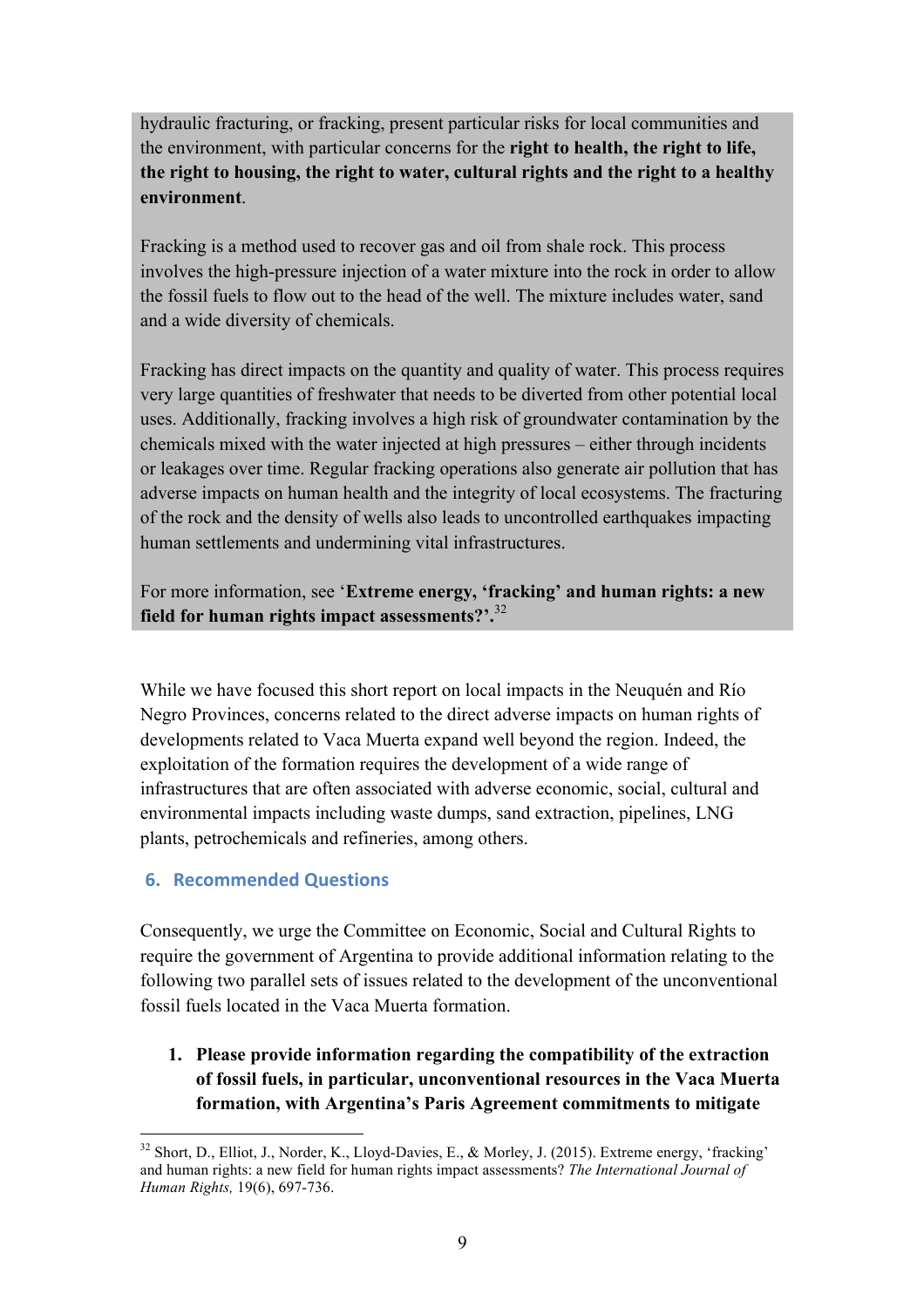**and adapt to climate change and its ICESCR obligations, specifically the obligation to respect, protect and fulfil the rights to housing, water, health, food and to an adequate standard of living.**

2. Please provide information regarding how the State is effectively ensuring the respect, protection and fulfilment of the economic, social and cultural rights of local communities and indigenous peoples impacted by the extraction of fossil fuels in the Vaca Muerta formation, in particular, what legislative, administrative and policy measures are in place to ensure effective consultation with affected communities and the implementation of the right to free, prior and informed consent of indigenous peoples?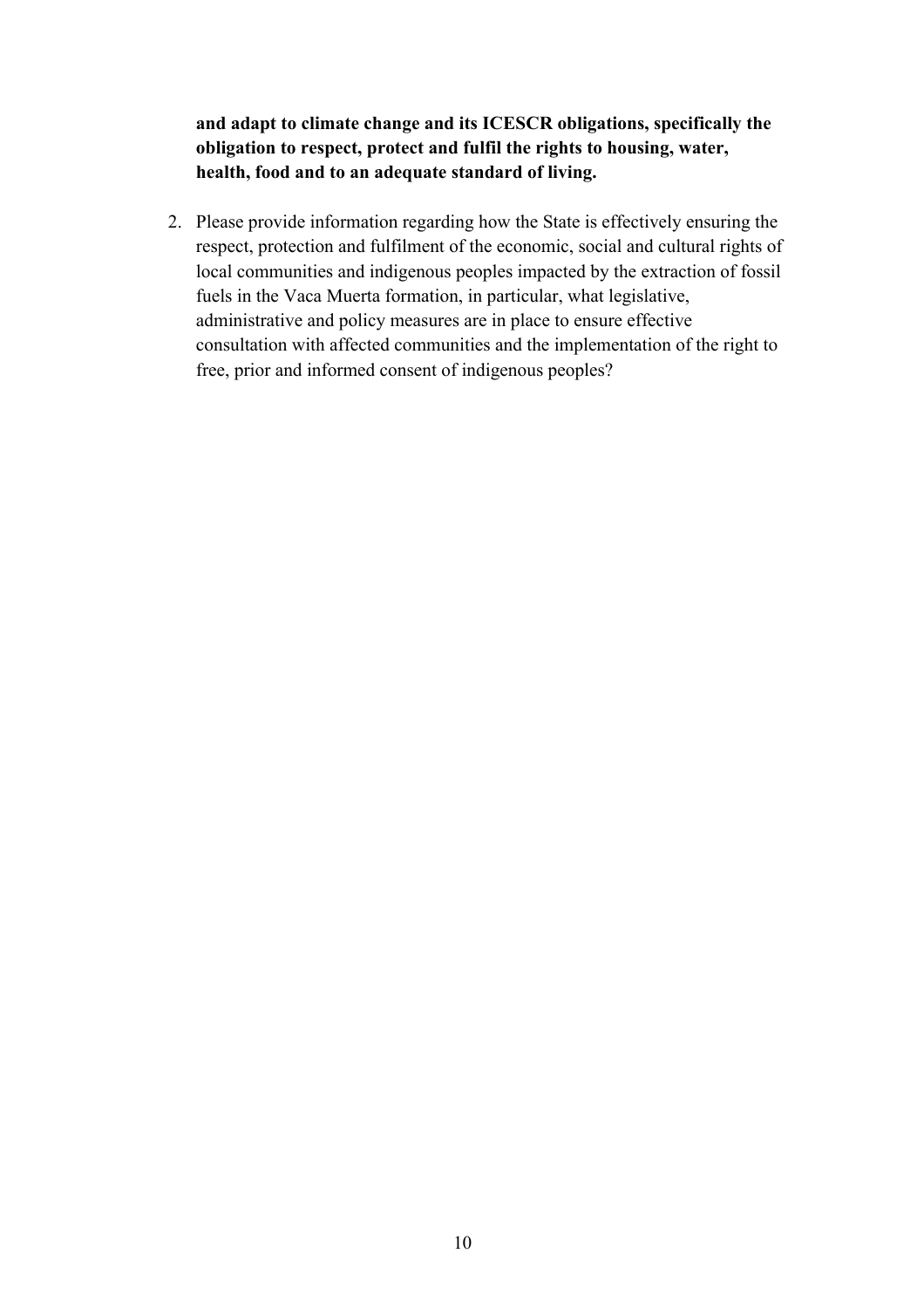### **Annex: List of Organizations Endorsing this Parallel Report**

#### **Regional Organizations (Latin America)**

Alianza Latinoamericana Frente al Fracking (ALFF) Asociación Interamericana para la Defensa del Ambiente (AIDA) Food & Water Watch Red Latinoamericana sobre Industrias Extractivas (RLIE)

#### **National Organizations: Argentina**

Central de Trabajadores de la Argentina –Autónoma (CTA-A) Fundación Ambiente y Recursos Naturales (FARN) Fundación Ecosur. Ecología, cultura y educación desde los Pueblos del Sur Greenpeace Grupo de Estudios sobre Acumulación, Conflictos y Hegemonía de la Universidad Nacional de Quilmes. Hermanas de la Misericordia de las Américas: comunidad de Argentina Programa de Extensión de cátedras "Por una nueva economía, humana y sustentable" de la carrera de Comunicación Social de la UNER (Universidad Nacional de Entre Ríos) Servicio de Paz y Justicia – Equipo de Pueblos Originarios Unidad Popular

#### **Local organizations: Patagonia**

Asamblea por el Agua, Allen Asamblea Socioambiental de Fiske Menuco Colectiva Feminista La Revuelta Confederación Mapuche de Neuquén- Zonal Xawvn Ko Fundación Ecosur. Ecología, cultura y educación desde los Pueblos del Sur, sede Patagonia Norte Grupo de Estudios Sociales de la Patagonia Norte, Universidad Nacional del Comahue Grupo de Investigación Hegemonía y Resistencias en la Norte de la Patagonia, Facultad de Derechos y Ciencias Sociales, Universidad Nacional del Comahue. Observatorio de Derechos Humanos de Rio Negro Proyecto Crecer con Esperanza, Gral. Roca, Rio Negro Tierra para Vivir Comahue – Marabunta

#### **Other organizations from Latin America**

#### *Brasil*

AMAR, Associação de Defesa do Meio Ambiente de Araucária Apromac, Associação de Proteção ao Meio Ambiente Fórum dos Atingidos pela Indústria do Petróleo e Petroquímica nas Cercanias da Baía de Guanabara (FAPP-BG) Toxisphera, Associação de Saúde Ambiental

#### *Colombia*

Alianza Colombia Libre de Fracking Censat Agua Viva – Amigos de la Tierra Colombia Colectivo por la Protección de la Provincia de Sugamuxi, Boyacá. Colectivo Tierra Libre en Defensa del Territorio, Pitalito, Huila. Comité Ambiental en Defensa de la Vida Corporación Compromiso y Observatorio Miniero Ambiental de Compromiso (OMAC), Bucaramanga Corporación Defensora del Agua, Territorio y Ecosistemas - CORDATEC Corporación SOS Ambiental. Corporación WOMAN-POMA – Iza, Boyacá. Libélula Azul Mes departamental por la defensa del agua y el territorio del Caqueta, Red de Comités Ambientales del Tolima Sabana de Torres, Santander

#### *Costa Rica*